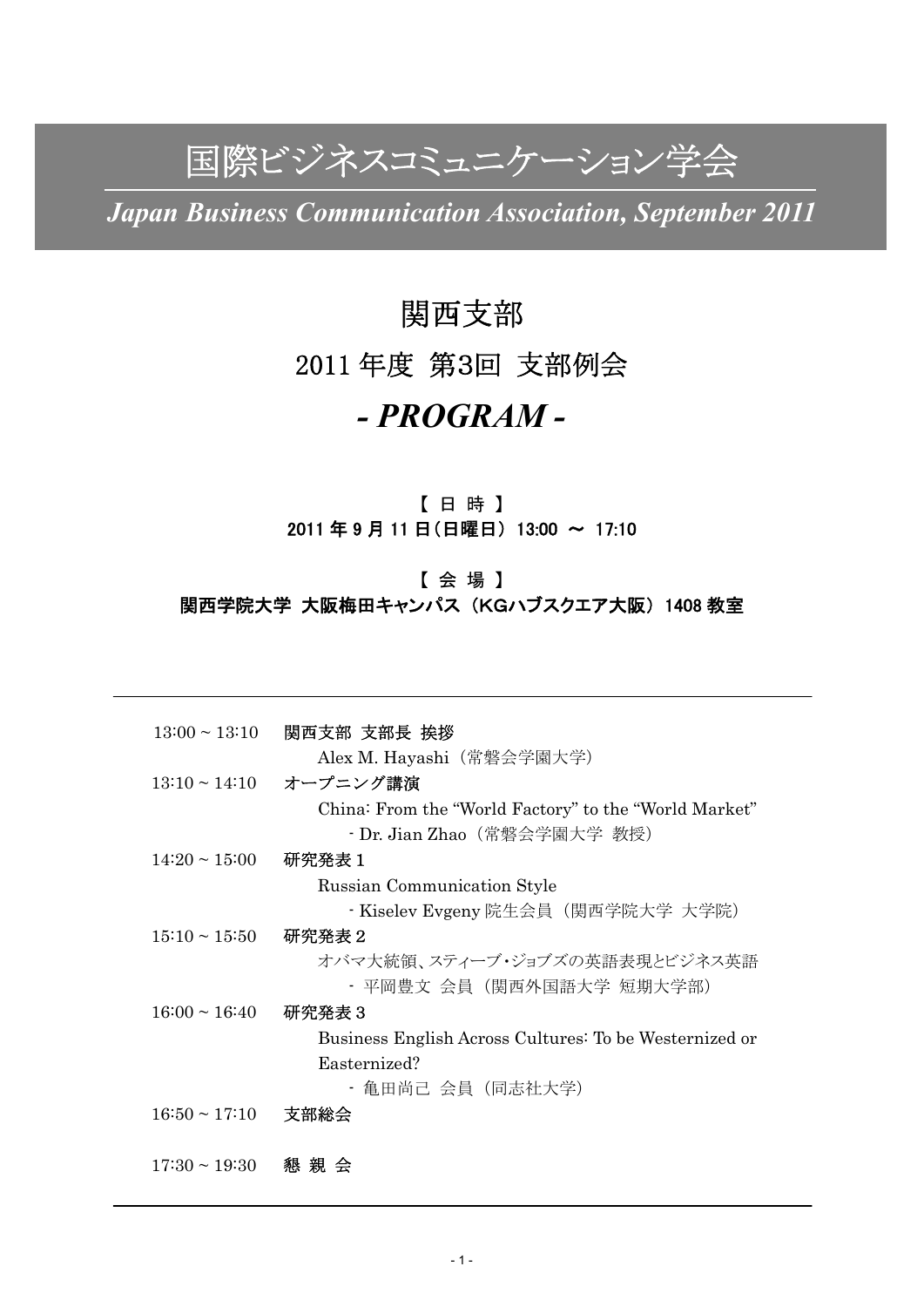#### ■ 講演者プロフィール

#### **Dr. Jian Zhao**(常磐会学園大学 教授)

Dr. Jian Zhao is a professor of Chinese studies at Tokiwakai Gakuen University and a research fellow at the Center for Japanese Studies, Fudan University in China. He also teaches at the Graduate School, Kansai University. Dr. Zhao obtained his doctoral degree in 1997 from University of Toronto. He is now working on comparative studies between Japan and China.

#### ■ 演 題

**China: From the "World Factory" to the "World Market"** 

### ■ 要旨

China's economy started its high-speed development in 1978 after coming out of the shadow of the disastrous Cultural Revolution. Till 1991, its total export-import volume grew from \$20.6 billion to \$135.6 billion, with an average annual growth rate of 16.6% for export and 14.6% for import. From 1992 to 2001, China's foreign trade grew even faster, jumping from \$165.6 billion to \$509.5 billion with a huge surplus of \$22.4 billion. Chinese commodities were exported to every corner in the world and China started to become the "world factory". After gaining access to the WTO, China's foreign trade has entered a new stage, and its trade surplus has been rising sharply year by year, reaching \$295.4 billion in 2008. In 2009, China surpassed Germany as the world's largest exporter, with a global share of 9.6%, and reached its peak as the "world factory". Meanwhile, its trade balance began to change, as its surplus decreased by \$100 billion, compared to the previous year. This trend continued with a further decrease of \$12.6 billion in 2010. A trade deficit of more than \$1 billion (even) occurred in the first quarter of this year (2011). China imported goods worth \$1.39 trillion in 2010, behind only the United States' \$1.9 trillion, to become the second largest importer in the world. China's imports during its last Five-Year Economic Development Plan (2006 - 2010) totaled \$5.28 trillion, including \$584.4 billion from Japan, and provided the world with more than 50 million job opportunities. With the implementation of the 12th Five-Year Economic Development Plan (2011-2015), China has started its strategic economic transformation from an export-oriented economy to a new model driven by ever-increasing domestic consumption through readjusting income distribution. China is now surely heading along the road to become a "world market" while still maintaining its leading manufacturing capacity. Upon completion of its transformation into a "world market" and thus the formation of a balanced trade pattern, China will exert a continuing, more positive impact on the world economy.

(講演 45 分間、質疑応答 15 分間)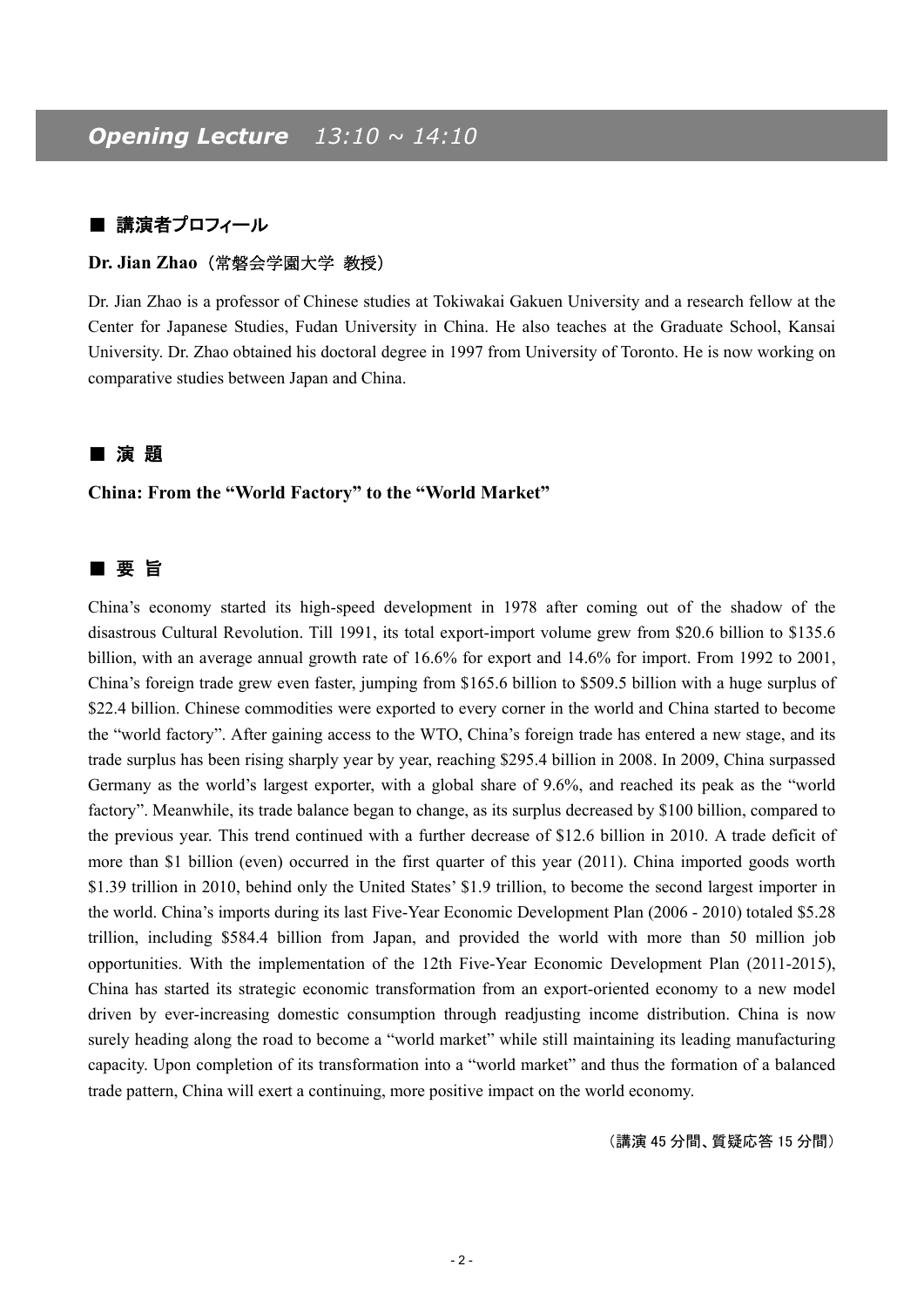## *Presentations 14:20 ~ 16:40*

#### ■ 研究発表1 / 14:20 - 15:00 (発表 30 分間、質疑応答 10 分間)

#### **Russian Communication Style**

EVGENY, Kiselev 院生会員 (Kwansei Gakuin University, Graduate School)

#### **Abstract**

Russia is often characterized as authoritarian, sentimental, turbulent, hard drinking and a tragic country. Rapid changes in Russian environment make foreigners regard Russian people as unpredictable and hard to deal with. In my presentation, I would like to show some aspects of Russian communication. Language is one of the most frustrating issues for foreigners. But problems in communicating with Russians aren't restricted to language only. Russians address and refer to one another in a way that is markedly different from Japanese or even European usages. Some other features of Russian communication style include quality of Russian conversation, compulsive undercommunication, Russians' use of proverbs. Even without knowing a single word in Russian language, foreigners who understand such characteristics of Russian communication can use them to their advantage to develop and maintain appropriate relationships with Russians.

#### ■ 研究発表2 / 15:10 - 15:50 (発表 30 分間、質疑応答 10 分間)

#### オバマ大統領、スティーブ・ジョブズの英語表現とビジネス英語

平岡豊文 会員(関西外国語大学 短期大学部)

#### **Abstract**

演説のうまさでは定評のあるオバマ大統領のスピーチや聴衆を引き込む天才的なテクニックを持つカリスマ 経営者であるアップル社スティーブ・ジョブズ CEO のプレゼンの極意の一端を知ることは、ビジネスコミュニ ケーションのレベルアップのための大きなヒントになるのではないかと考える。片や政治家の頂点に立つ大 統領、片や次々とヒット商品を出し業績の記録更新を続ける経営者と活躍の舞台は全く異なるが、両氏の スピーチ・プレゼンの英語表現・手法を分析してみると意外に共通点が多いことに改めて気づかされる。そ の共通点にこそまさにビジネスコミュニケーションのためのエッセンスが凝縮されているのではないかと思う。 なぜ両氏が米国のみならず世界の多くの人々の心に訴え、感動や共感を呼ぶのかを英語表現という切り 口に絞って今一度見つめ直し、そのテクニックを私たちの「ビジネス英語」における表現能力にどうつなげ ていくことができるか、その可能性を探りたい。